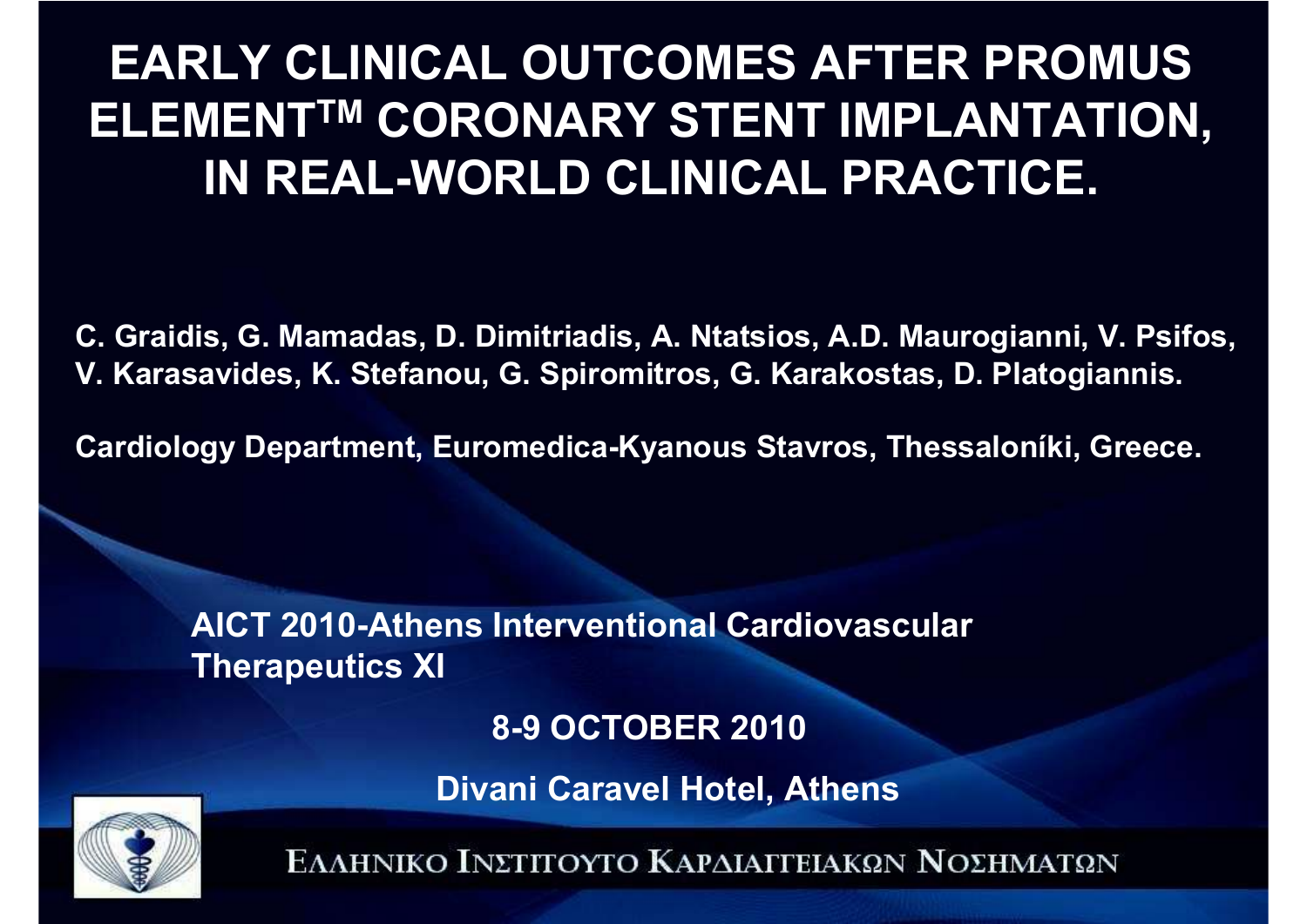

**To evaluate the safety and efficacy of the PROMUS Element™ stent system for the treatment of patients with de novo atherosclerotic coronary artery lesions. This everolimus-eluting stent is based on a platinum chromium platform and is being evaluated in the PLATINUM clinical trial.**

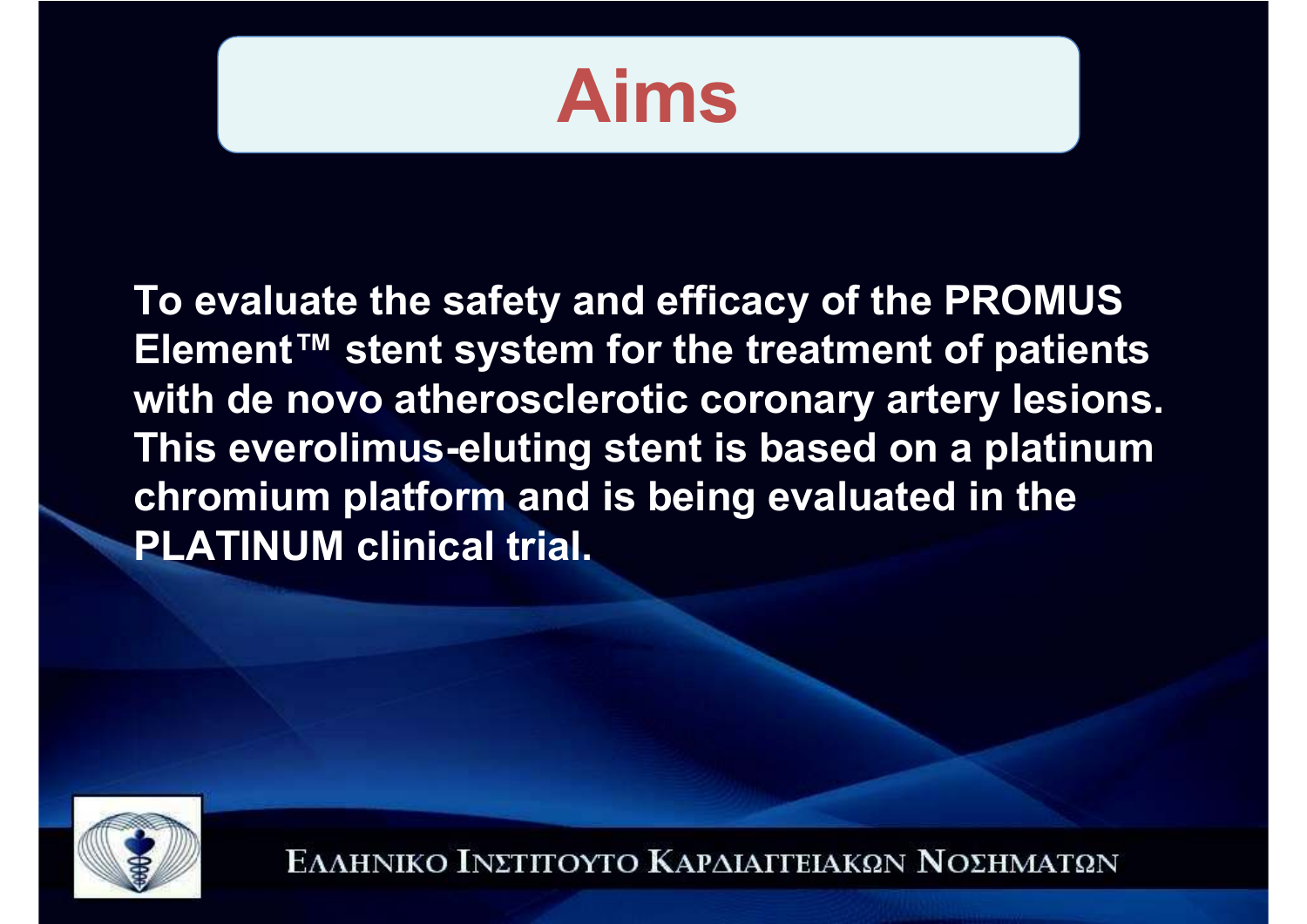## **Materials and Methods**

**A total of 100 consecutive patients were identified, who underwent percutaneous coronary intervention with PROMUS Element™ stent implantation between December 2009 and April 2010.**

**The incidence of in-hospital and short-term Major Adverse Cardiac Event (death, myocardial infarction, target lesion revascularisation) rate was examined.**

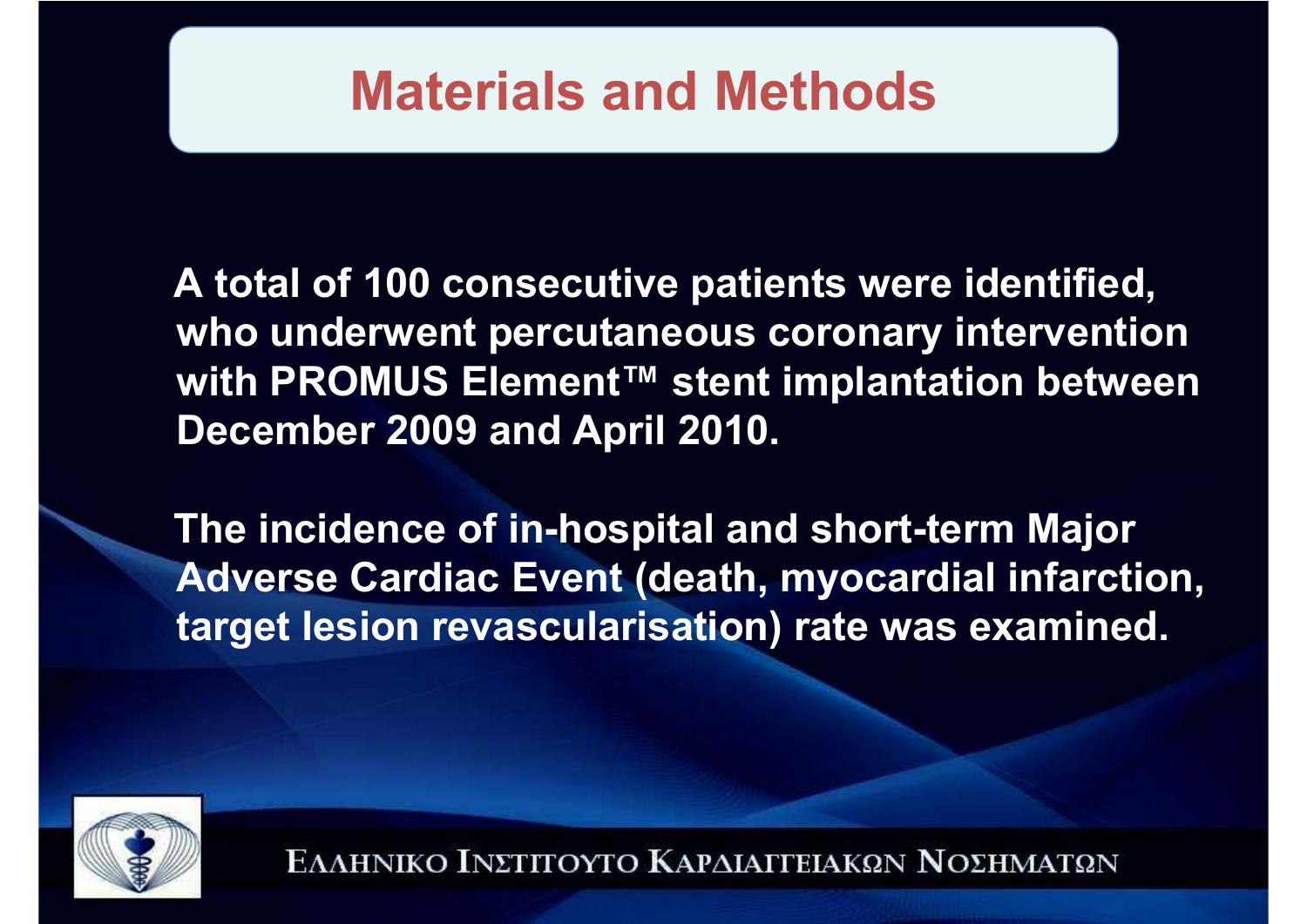| <b>Baseline characteristics</b> |                      |
|---------------------------------|----------------------|
| $\mathbf n$                     | 100                  |
| <b>Clinical Characteristics</b> |                      |
| <b>Mean Age (years)</b>         | 66 (Range: 42 to 90) |
| Men $(\%)$                      | 75                   |
| Diabetes Mellitus (%)           | 19                   |
| <b>Hypertension (%)</b>         | 66                   |
| <b>Dyslipidemia (%)</b>         | 42                   |
| <b>Current smokers (%)</b>      | 30                   |

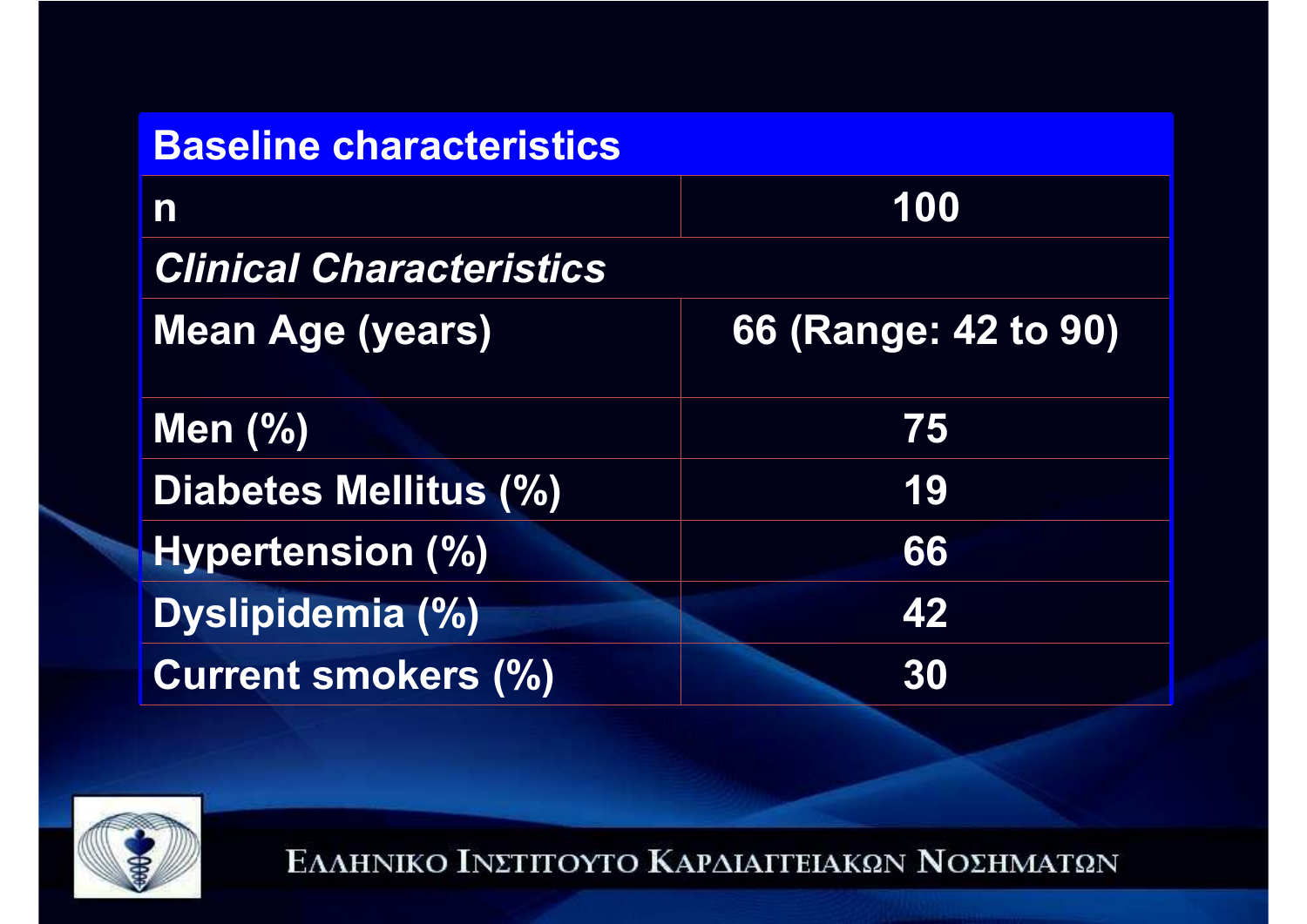| <b>Indication for PCI</b>             |    |
|---------------------------------------|----|
| <b>Acute Coronary Syndrome</b><br>(%) | 84 |
| <b>Stable Angina (%)</b>              | 16 |
| <b>Angiographic characteristics</b>   |    |
| <b>Bifurcation lesions</b>            | 22 |
| <b>Total Occlusions</b>               | 11 |
| <b>Previous PCI (%)</b>               | 15 |
| <b>Previous CABG (%)</b>              |    |
|                                       |    |

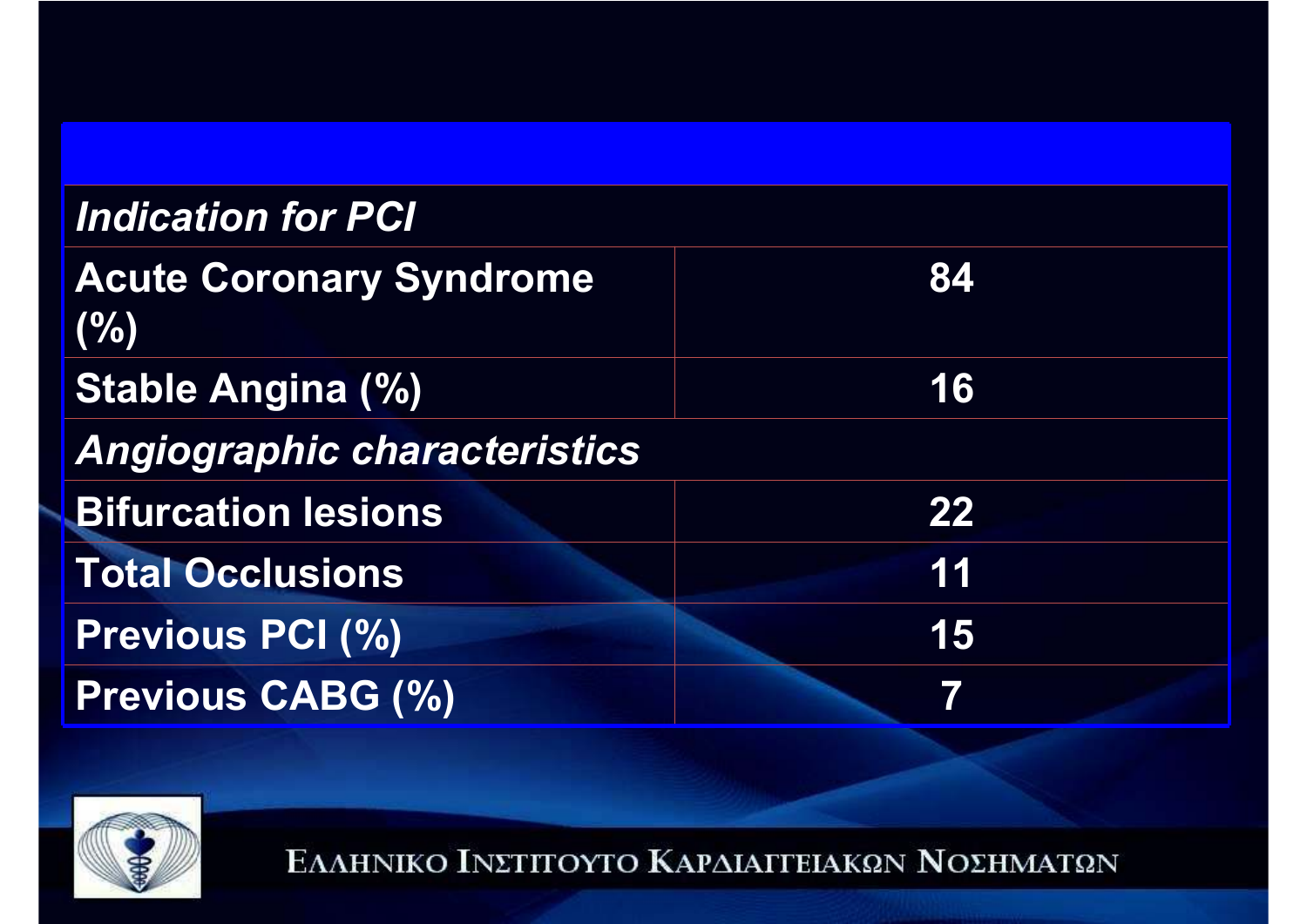#### **PCI Data**

| <b>Total Number of Stents</b><br><i>implanted</i>               | 232 (2.32±1.19 per patient)                               |
|-----------------------------------------------------------------|-----------------------------------------------------------|
| <b>Number of Vessels treated per</b><br>patient (Average±StDev) | 1.58±0.68                                                 |
| <b>Number of Stents per lesion</b><br>treated (Average±StDev)   | 1.21±0.52                                                 |
| <b>Stent Diameter (mm)</b>                                      | <b>Mean±StDev: 2.83±0.31 /</b><br><b>Range: 2.25 to 4</b> |
| <b>Stent Length per patient (mm)</b>                            | <b>Mean±StDev: 51.6±26.2 /</b><br><b>Range: 16 to 116</b> |
| Direct Stenting (% of the<br>cases)                             | 40.6                                                      |
| Post - dilation (% of the cases)                                | 91.5                                                      |

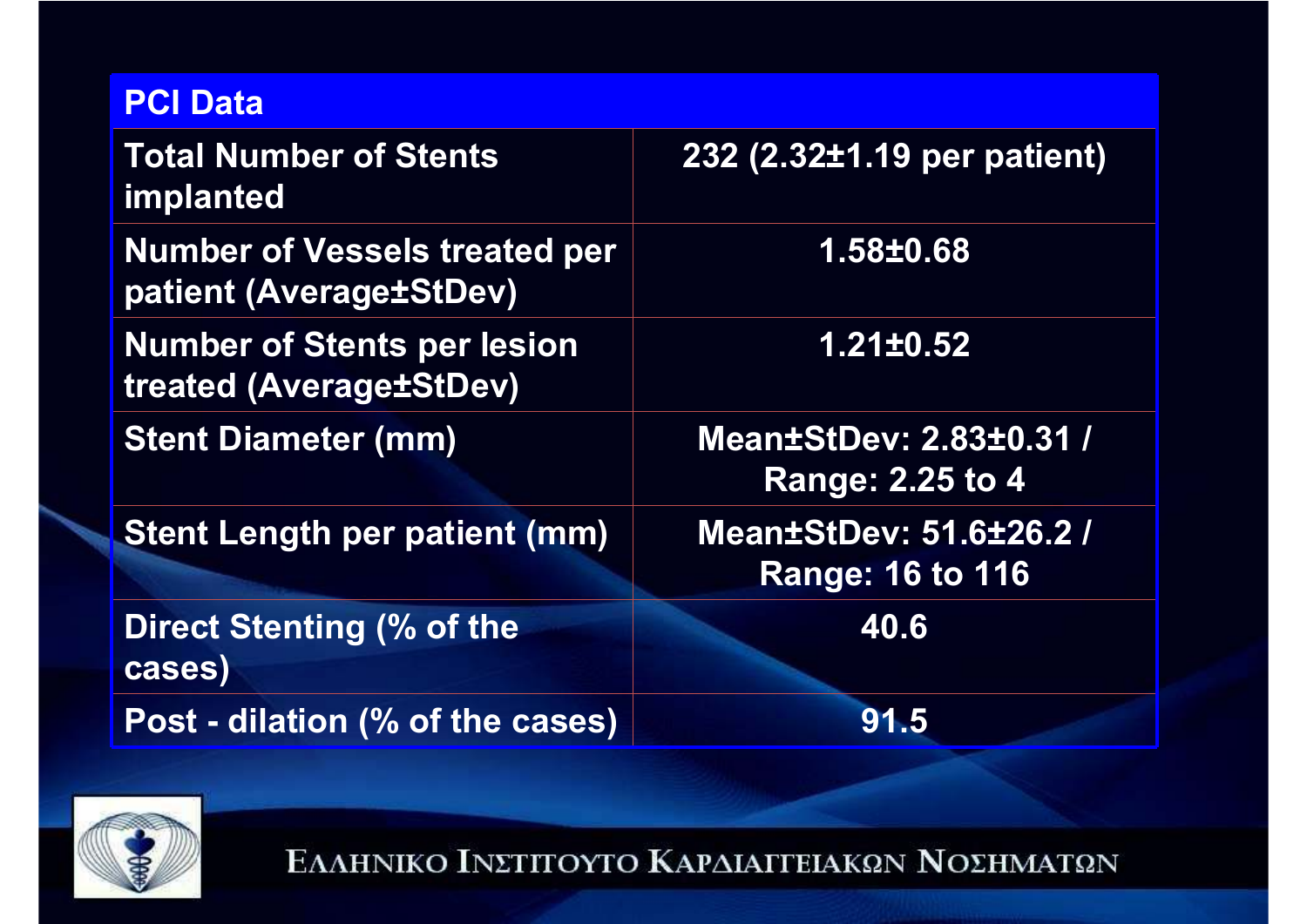### **In-Hospital Clinical Outcomes**

**Procedural success rate: 100%** 

**• In-hospital MACEs: 0** 

## **Short-Term Clinical Outcomes**

**Clinical follow-up available in all patients with a mean duration of 6.4±1.3 months (range: 5 to 9 months).** 

**• 1 patient with a recent history of a large anterior MI died suddenly one month post-PCI and 1 patient died due to cerebrovascular accident.** 

 **1 patient who received a stent in the mid-LAD, developed a new critical ostial LAD lesion 8 months after the index PCI and underwent CABG.**

**• No patients required target lesion revascularisation and there were no cases of myocardial infarction.**



**•**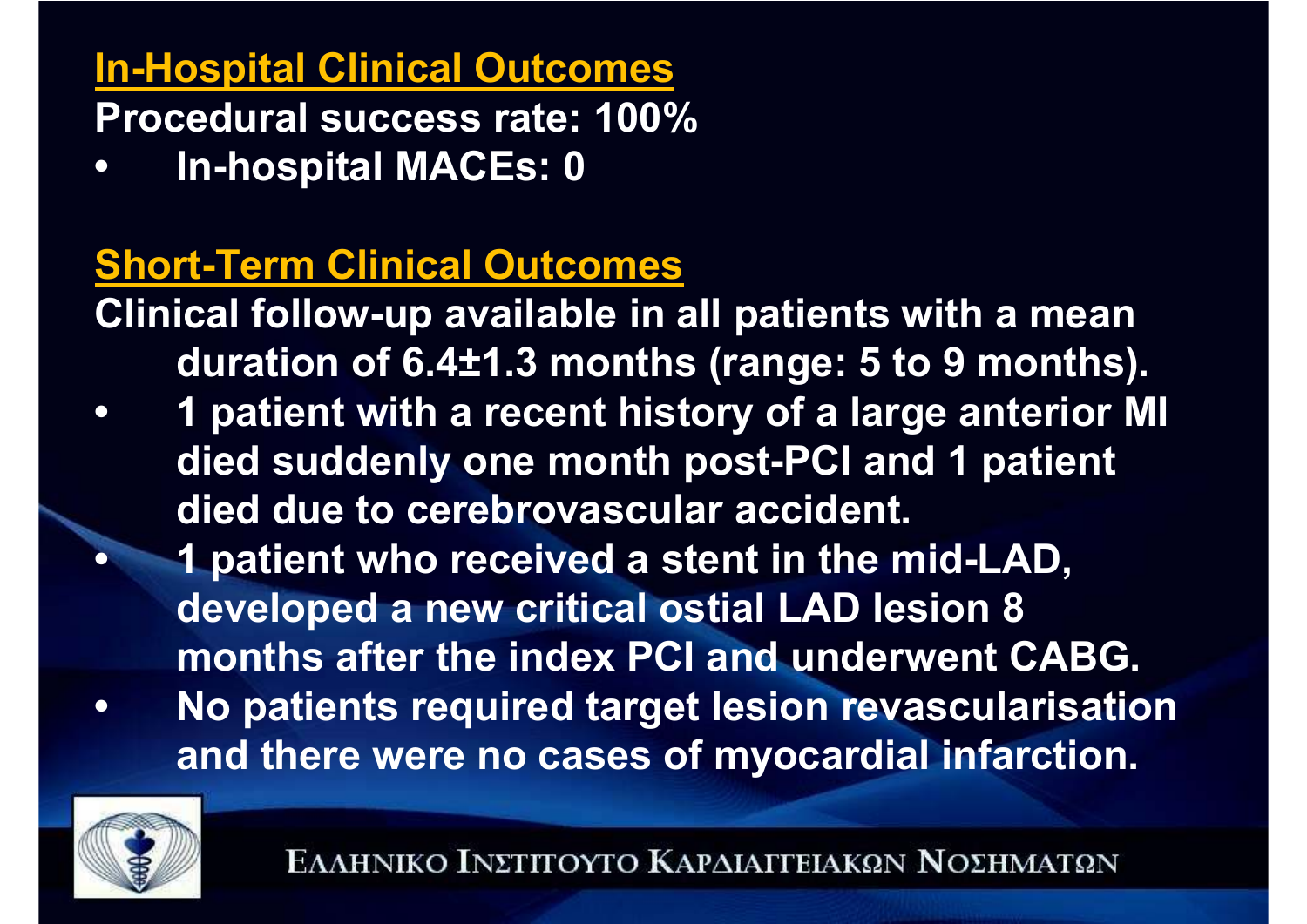# **CASE 1**

**CoronaryAngiography**

**Immediate Result**

**F/U 6 months**



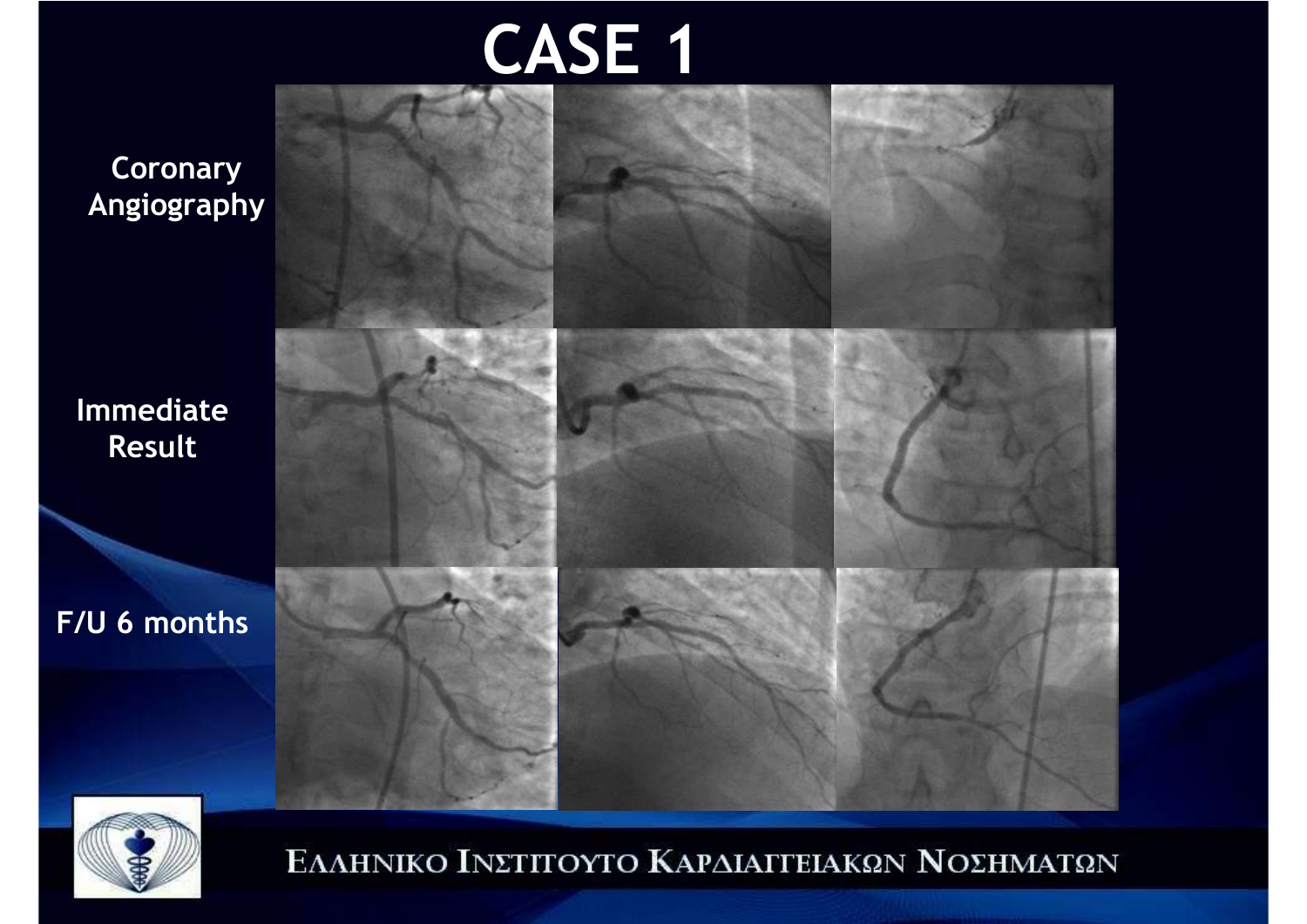**CASE 2**

**CoronaryAngiography**

**Result**

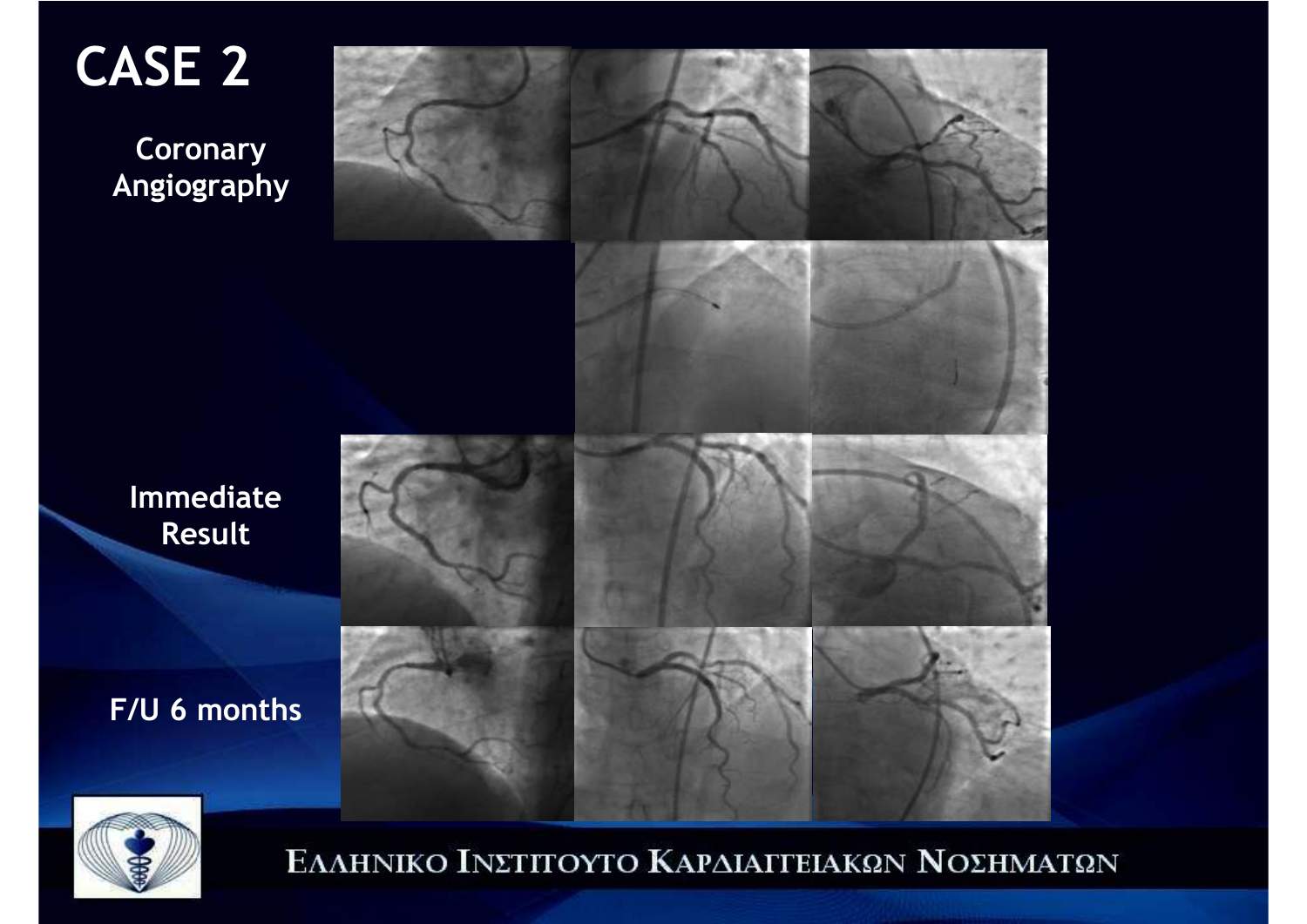

**Our initial experience with the PROMUS Element™ coronary stent system shows that it is safe and effective with an acceptable MACE rate at short term follow-up.**